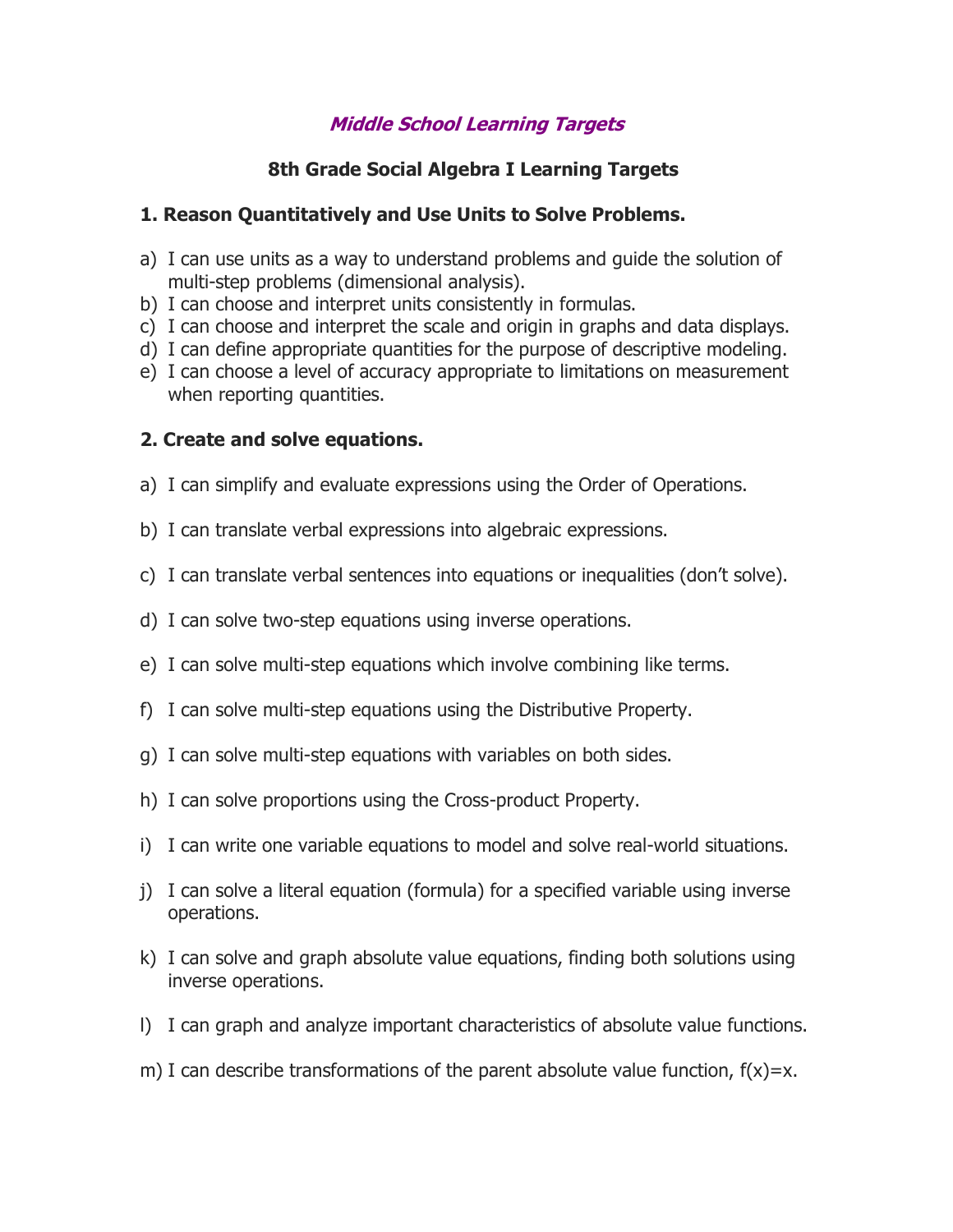## **3. Apply concepts related to functions.**

- a) I can identify the domain and range of a relation.
- b) I can determine if a relation is a function from a table of values, a set of ordered pairs, a mapping or a graph.
- c) I can evaluate a function using function notation (e.g.,  $f(x)$ ).
- d) I can write a linear function (equation) from a table.
- e) I can sketch a graph to represent a verbal description.
- f) I can model real-world situations by writing a linear function (equation).
- g) I can identify the appropriate domain and range for given real-world situations.
- h) I can identify discrete and continuous functions using graphs, tables, or verbal descriptions from real-world situations.
- i) I can identify dependent and independent variables in real-world situations.

### **4. Create, graph and interpret linear equations.**

- a) I can describe the graph of a line as the set of all its solutions plotted in the coordinate plane.
- b) I can graph a line given a table of values.
- c) I can identify linear functions by examining the equation or graph.
- d) I can identify key features of graphs and tables (e.g., x-and y-intercepts, end behavior, increasing/decreasing (positive/negative), and slope).
- e) I can calculate the x- and y-intercept of a given equation.
- f) I can graph a linear equation using the x- and y-intercept.
- g) I can graph a linear equation from slope-intercept form or standard form.
- h) I can graph vertical and horizontal lines.
- i) I can graph and interpret a piecewise function (not including step functions).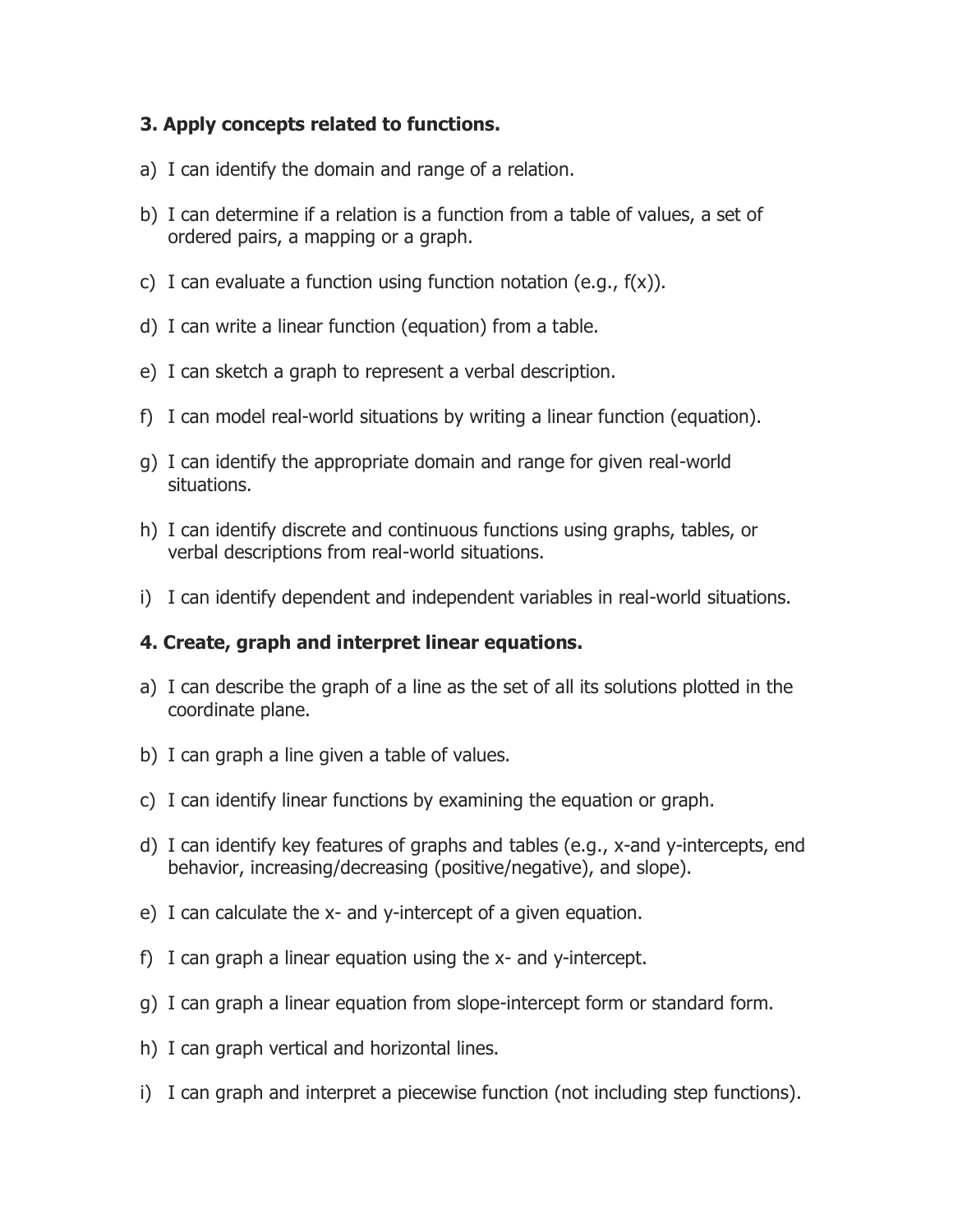- j) I can write a linear equation given a graph.
- k) I can write and graph linear equations (including direct variation) from verbal descriptions for real-world situations.
- l) I can calculate and interpret the average rate of change (slope) from realworld situations.
- m) I can write the equation of a line in point-slope form.
- n) I can translate a linear equation written in point-slope form to slope-intercept form and then to standard form.
- o) I can write the equation of a line in slope-intercept form given two points.
- p) I can write the equation of a line in standard form given two points.
- q) I can write linear equations of parallel and perpendicular lines.
- r) I can write the equation of a horizontal or vertical lines given a table of values or a graph.
- s) I can translate between the different representations of relations. (e.g., graphs, equations, tables, verbal descriptions, and ordered pairs)
- t) I can graph and analyze important characteristics of absolute value functions in two variables.
- u) I can solve a system of equations by graphing with and without technology.
- v) I can solve a system of equations by substitution.
- w) I can solve a system of equations by elimination (without multiplication).
- x) I can solve a system of equations by elimination (with multiplication).
- y) I can model and solve real-world situations using systems of equations.

#### **5. Create, graph and interpret inequalities in one and two variables.**

- a) I can graph linear inequalities in one variable on a number line.
- b) I can solve one-step linear inequalities in one variable using inverse operations.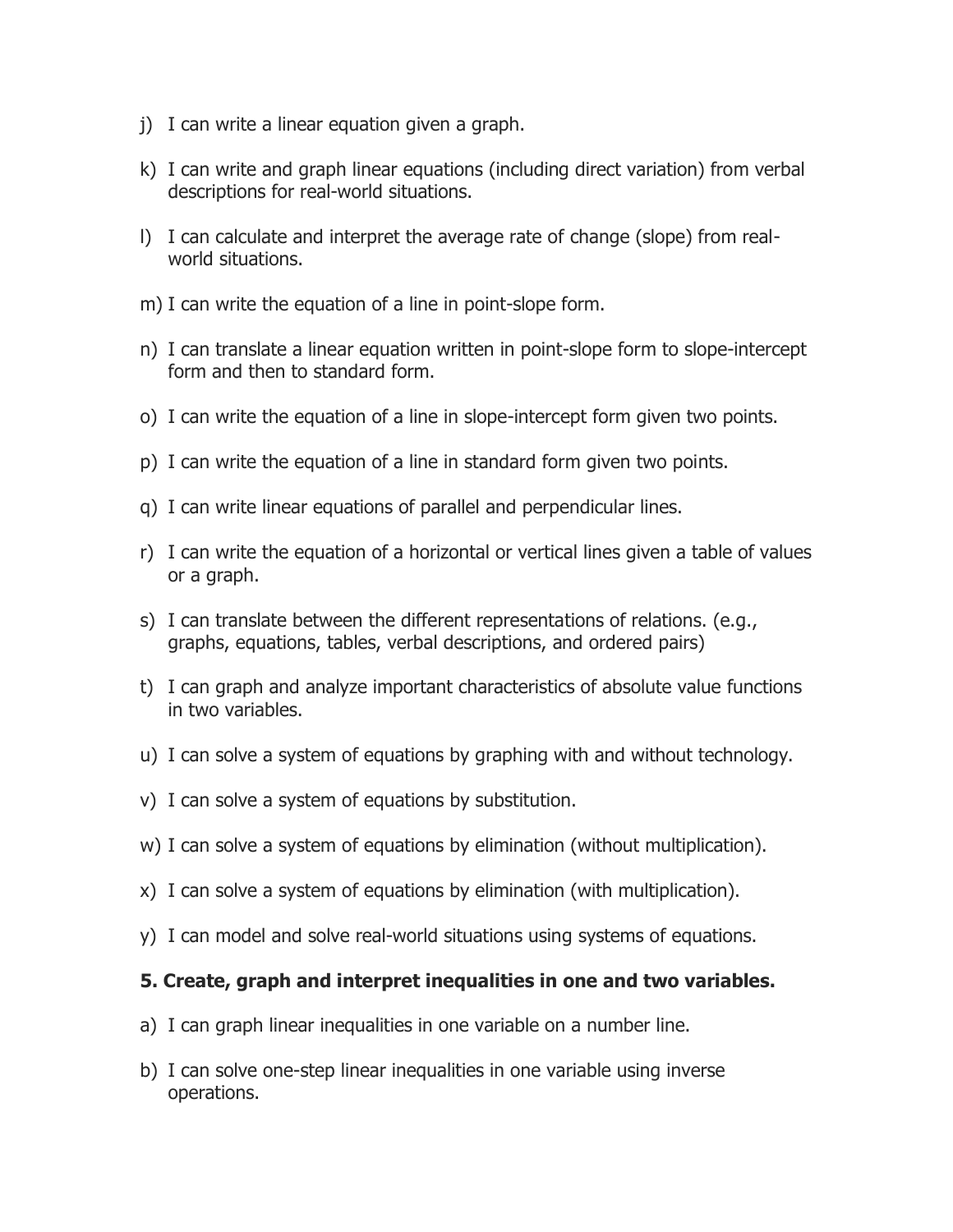- c) I can solve multi-step linear inequalities in one variable using inverse operations.
- d) I can write inequalities and use them to solve real-world situations.
- e) I can solve and graph inequalities in one variable involving absolute values.
- f) I can solve and graph compound inequalities in one variable on a number line.
- g) I can graph a linear inequality in two variables from slope-intercept or standard form.
- h) I can create linear inequalities to solve real-world situations.
- i) I can describe and write appropriate constraints and interpret their meaning in the context of real-world situations involving linear inequalities.
- j) I can graph systems of linear inequalities.
- k) I can model and solve real-world situations using systems of linear inequalities.
- l) I can recognize a system of linear inequalities as having no solution, one solution, or infinitely many solutions (both graphically and algebraically).
- m) I can graph and interpret step functions.

#### **6. Construct and compare linear and exponential models and solve problems.**

- a) I can evaluate exponential expressions using the Product of Powers Property.
- b) I can evaluate exponential expressions using the Power of a Power Property.
- c) I can evaluate exponential expressions using the the Power of a Product Property.
- d) I can evaluate exponential expressions using the Quotient of Powers Property.
- e) I can evaluate exponential expressions using the Power of a Quotient Property.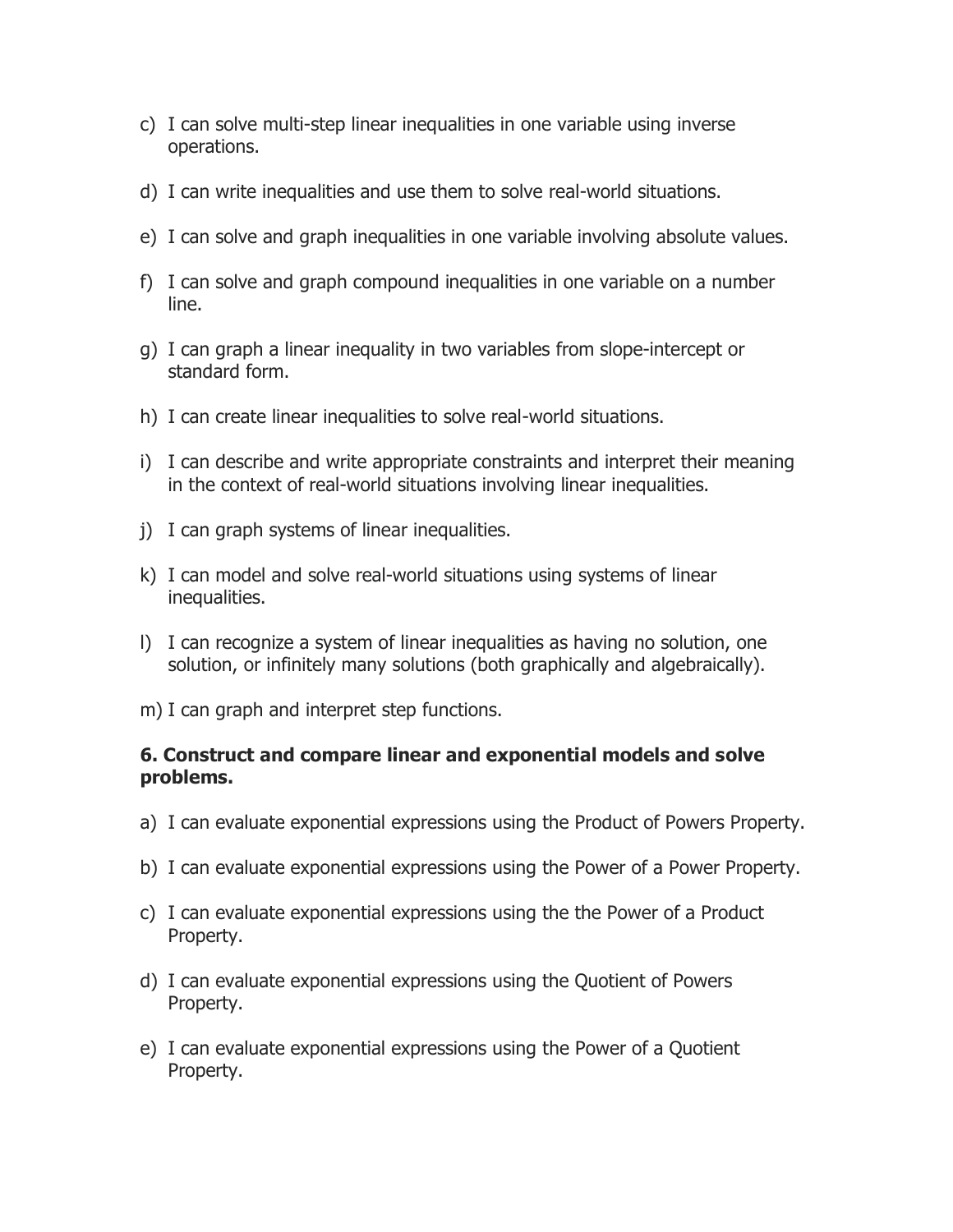- f) I can evaluate expressions with zero and negative exponents.
- g) I can identify and interpret parts of an exponential function (starting amount, growth or decay factor).
- h) I can write and solve real-world situations using exponential functions.
- i) I can interpret the key features of graphs and tables representing exponentials functions (end behavior, increasing/decreasing, domain/range).
- j) I can graph exponential functions.
- k) I can compare linear and exponential functions using graphs, tables, equations and real-world situations.
- l) I can recognize that arithmetic sequences are linear functions and geometric sequences are exponential functions.
- m) I can identify and write equations for arithmetic and geometric sequences.
- n) I can describe transformations of the parent exponential function,  $f(x)$ =abx.

#### **7.Apply arithmetic operations to polynomials.**

- a) I can interpret parts of an expression, such as terms, factors, and coefficients.
- b) I can add and subtract polynomials.
- c) I can multiply polynomials.
- d) I can multiply binomials with special products (difference of two squares, perfect square trinomials)
- e) I can divide polynomials by monomials.

#### **8. Factoring and solving polynomials.**

- a) I can factor polynomials by identifying the greatest common factor.
- b) I can factor polynomials using the grouping method.
- c) I can identify and factor the difference of two squares.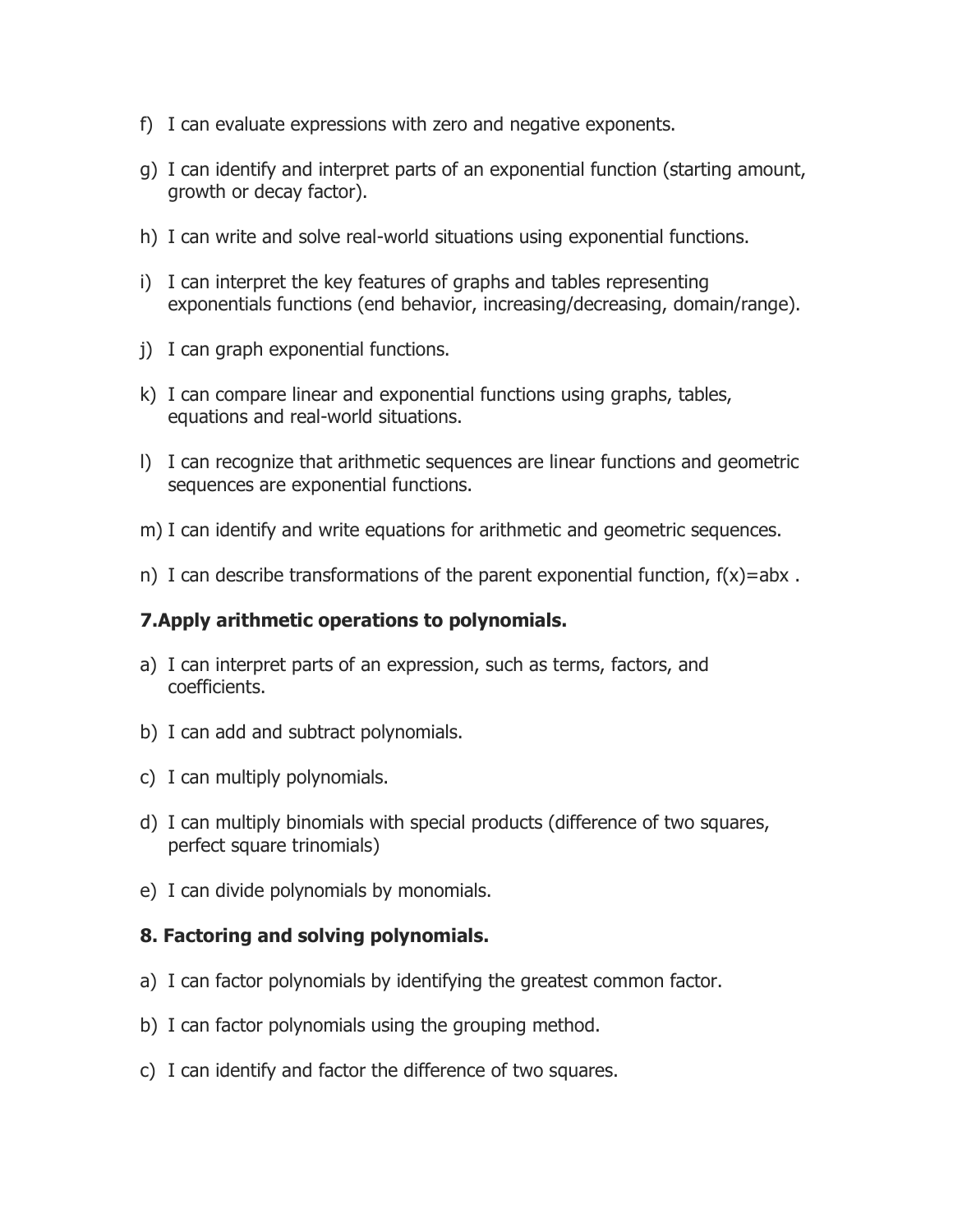- d) I can identify and factor perfect square trinomials.
- e) I can factor polynomials of the form x2+bx+c.
- f) I can factor polynomials of the form  $ax2+bx+c$ .
- g) I can completely factor polynomials using any method(s) for factoring.
- h) I can solve real-world quadratic situations by factoring.
- i) I can solve quadratic functions by factoring and applying the Zero Product Property to reveal the zeros of the function.
- j) I can solve quadratic functions using the square root method (no "b" term).
- k) I can solve quadratic functions by completing the square.
- l) I can recognize that the Quadratic Formula can be derived from ax2 +bx+c=0by completing the square and solving for x.
- m) I can determine the number of roots using the discriminant.
- n) I can solve quadratic functions using the quadratic formula.
- o) I can solve and interpret quadratic functions resulting from real-world situations (approximating irrational solutions).

# **9.Explore and analyze quadratic functions and graphs.**

- a) I can graph quadratic functions by creating a table of input and output values.
- b) I can identify important characteristics of quadratic functions by analyzing their equations (standard and vertex forms).
- c) I can graph quadratic functions using important characteristics; including roots, y-intercepts, axis of symmetry, and vertex point (from standard and vertex forms).
- d) I can identify important characteristics of quadratic functions given their graphs.
- e) I can write a quadratic function in standard form when given its graph or its roots.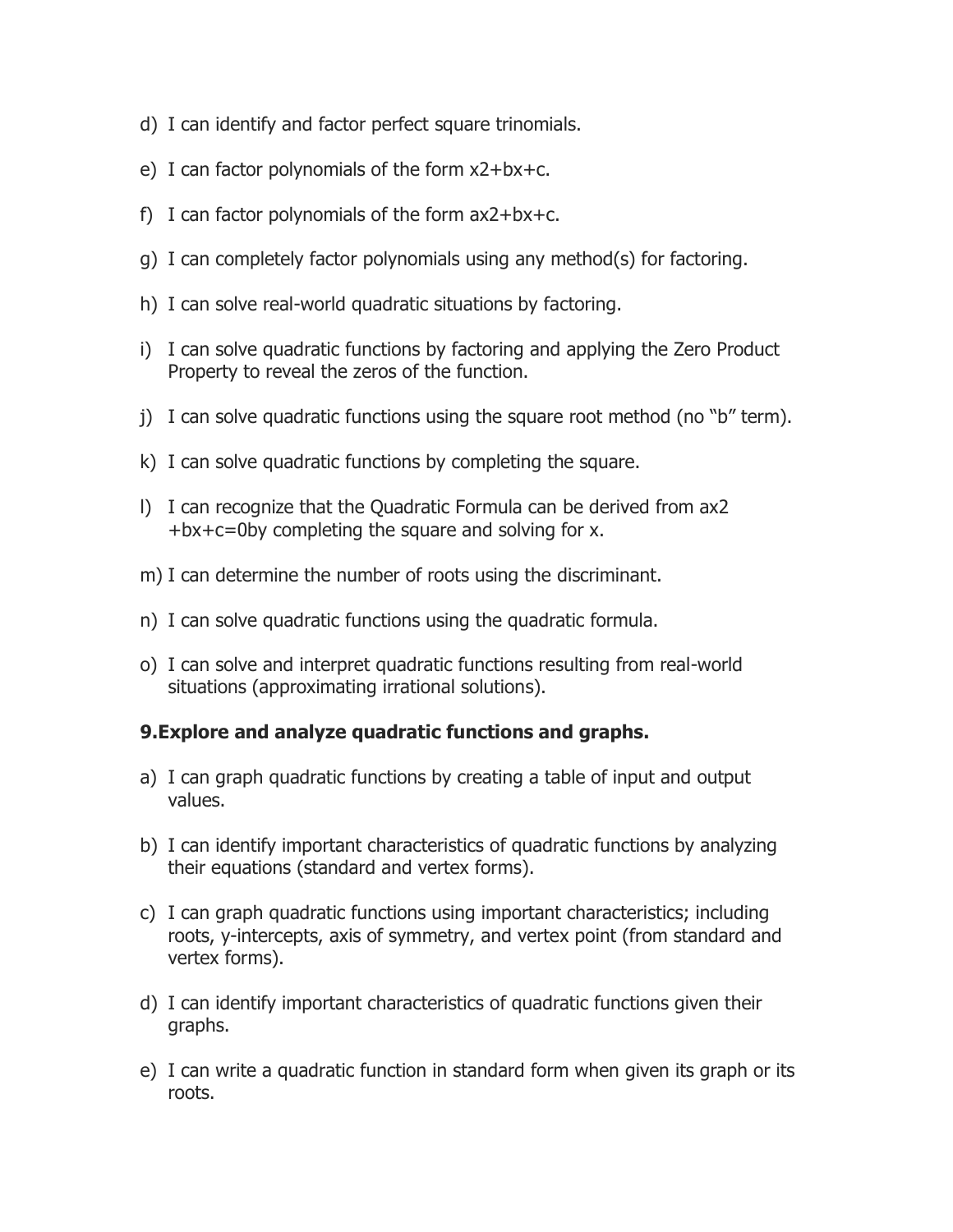- f) I can write the equation of a quadratic function in vertex form given the vertex and a single point.
- g) I can transform the equation of a quadratic function from standard to vertex form by completing the square.
- h) I can solve a simple system consisting of a linear equation and a quadratic equation in two variables algebraically and graphically.
- i) I can compare linear, exponential, and quadratic functions using graphs, tables, equations and real-world situations.
- j) I can describe transformations on the parent quadratic function,  $f(x)=x^2$ .

### **10.Apply arithmetic operations to rational expressions.**

- a) I can evaluate and simplify rational expressions.
- b) I can multiply and divide rational expressions.
- c) I can add and subtract rational expressions.

### **11. Apply arithmetic operations to radicals.**

- a) I can approximate irrational square roots with and without technology.
- b) I can evaluate and simplify radical expressions.
- c) I can multiply radical expressions.
- d) I can simplify an algebraic quotient by rationalizing an irrational monomial denominator.
- e) I can graph and interpret a square root function.
- f) I can graph and interpret a cubed root function.
- g) I can apply the Pythagorean Theorem to determine unknown side lengths in right triangles in real-world and mathematical problems. [8th grade]
- h) I can apply the Pythagorean Theorem to find the distance between two points on a coordinate system (Distance Formula). [8th grade]